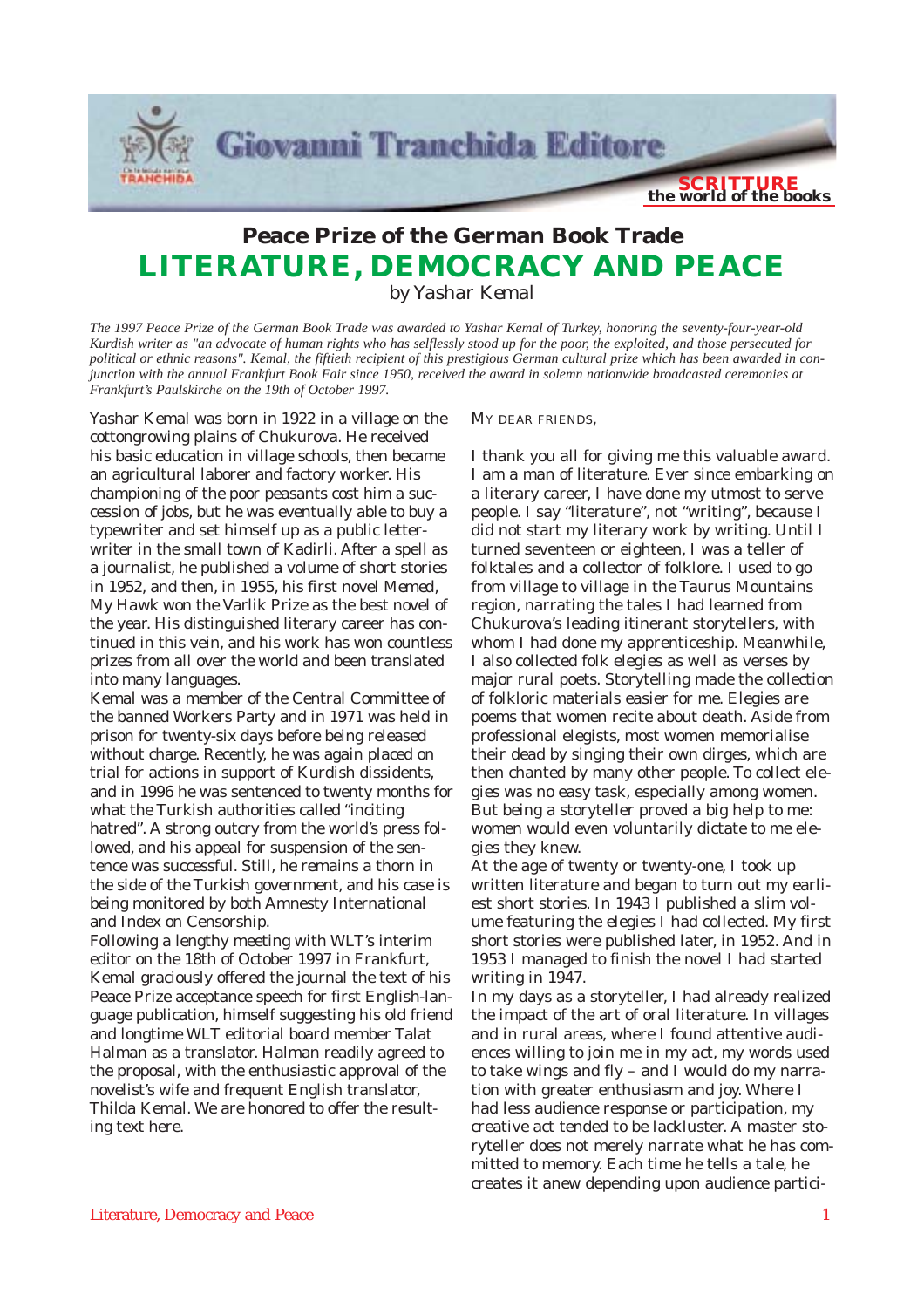## **SCRITTURE the world of the books**

pation. That is why epics and tales-like pebbles left underwater for forty thousand years – are passed along from teller to teller, getting washed, cleansed, smoothed out, and polished for brilliance.

Written literature is altogether different. Facing you, all you have is pen and paper. No voice or sound, no human beings, no bodily gestures, nothing. We cannot determine when oral literature began. Written literature, however, has a history. One could say that from the outset down to the present century, oral literature has constituted the wellspring of written literature. In countries such as mine, this is still the case. Even today, we find in oral literature a wide diversity of forms and styles. Take *Gilgamesh*, the *Iliad*, and the *Odyssey*, the *Manas* epic, the *Dede Korkut* tales, the *Shahnamah*. No matter what some assertions claim, oral literature has had an impact on the written literature of every language. People have always created their own worlds of myths and dreams, perpetuating their lives in those imaginary worlds. At times of duress, they have created more such worlds, which have given them haven and facilitated their lives. In their transition from one darkness to another, having acquired the consciousness of death, they have realized their lives and the joy of living in the world of myths and dreams they have created. Since the word is the human being, people have



also sought refuge in the power and the magic of the word. Both in storytelling and in writing, I have always felt the magic and the power of the word deep in my heart. Consciousness is subject to development. As my awareness grew, I sensed in the core of my heart that human beings can be greatly supported by the wings of eloquence. Roger Caillois, the prominent French critic and philosopher and a friend of mine, often said to me: "You attach a great deal of importance to the word. For you, it is as if the word governs the world." My reply was: "Even if it has not or does not, it is paramount among the powers that create and govern the world."

Ever since my youth I have been reiterating that people who read my novels and short stories should reject warfare, loathe wars, and always strive for peace and brotherhood. Those who read my writings should not tolerate man's exploitation of others. Poverty is the shame of humanity. There should be no more paupers in any society. The disgrace of poverty should be driven out of all hearts. A curse on whoever coined the term "primitive man", because no human being can be primitive. No one should utter this accursed phrase. My readers should never commit an evil deed. They should always do good. Thank goodness, in our day and age, the source of good and evil is gradually becoming evident.

What I mean to say is that I am an "engaged" writer with a firm commitment to my integrity and to the word. Also, since my youth I have always affirmed that the world is a garden filled with the flowers of a myriad cultures. We all know that it is a garden of culture with thousands of flowers. Throughout history, cultures have always nurtured, influenced, and cross-pollinated one another. Civilizations and cultures have never harmed or destroyed each other. Plucking any one culture from our world would obliterate a color, a scent, a wealth. Take my native land of Anatolia, and beyond it the Mediterranean: Because they served as the breeding ground for thousands of cultures which they preserve, they are a wellspring for world civilization and universal culture today. Take a look at my country. The Ottoman state was a multilingual, multicultural, multifaith empire. So was Anatolia, its heartland. And Anatolia was also the Mediterranean and Mesopotamia and the Caucasus and the Black Sea. Throughout history, Anatolian cultures have maintained a process of cross-fertilization. A glimpse at Anatolia's Aegean coast prior to the Christian era will reveal a wide variety of languages and cultures, which produced the philoso